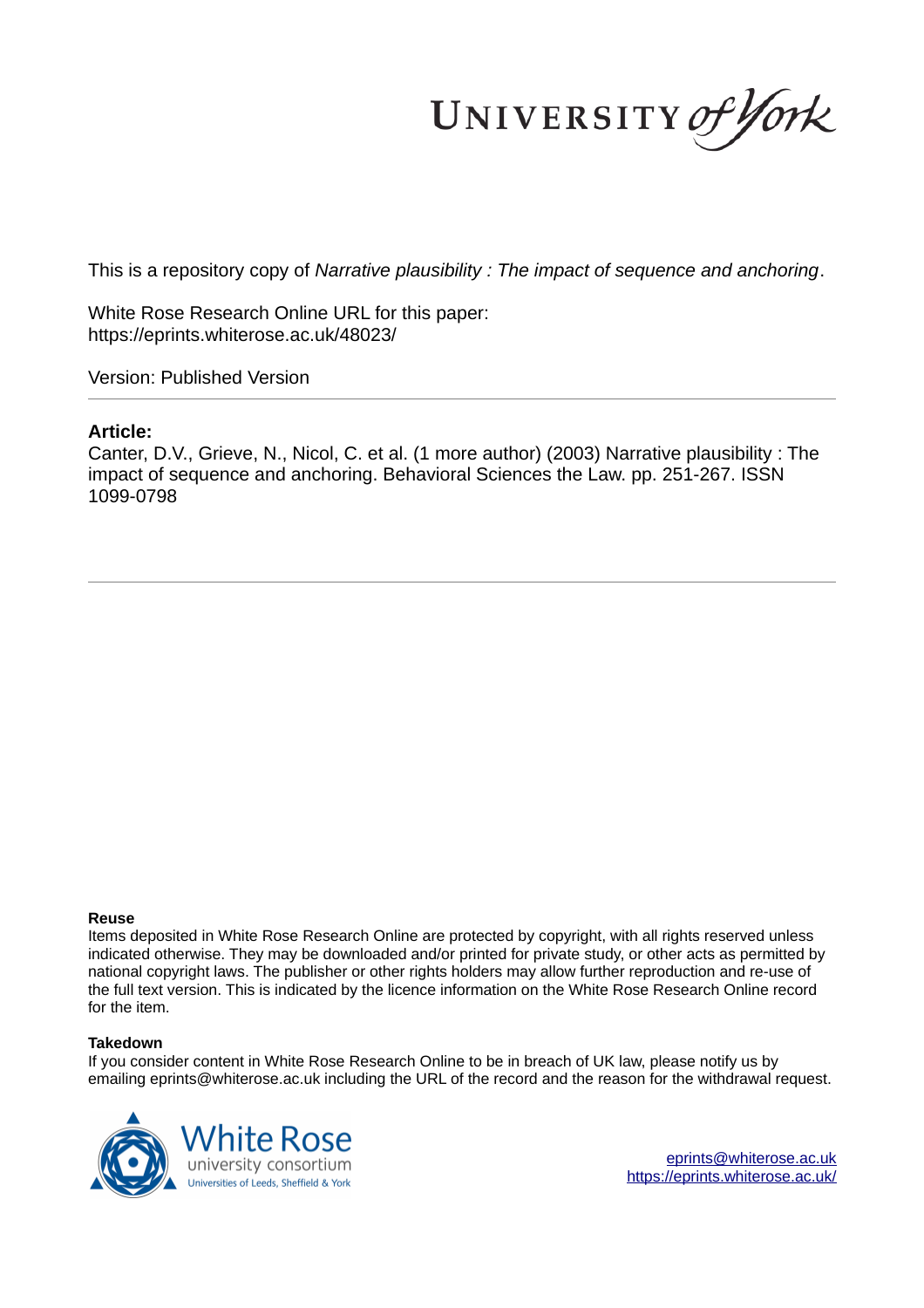# Narrative Plausibility: The Impact of Sequence and Anchoring

David V. Canter, Ph.D., F.A.P.A., F.B.Ps.S., C.Psychol.,\* Nicola Grieve, M.Sc., Catherine Nicol, M.Sc., and Kelly Benneworth, M.Sc.

The perceived plausibility of suspect narratives is hypothesized to be a product of more than logical evaluation. Aspects of the narrative's internal structure, notably the extent to which it follows a canonical (or stereotypical) sequence of events, may influence judged plausibility. Plausibility may also be sensitive to external ''anchors'' that activate relevant schema. To test these possibilities, variations of two suspect testimonies were created in accordance with the model by Stein and Glenn (1979) of a stereotypical story grammar, and the account by Wagenaar, van Koppen, and Crombag (1993) of narrative anchoring. Subjects rated the narrative account using a perceived plausibility scale developed from pilot work. ANOVA revealed that criminal anchoring in suspect statements, regardless of the crime scenario, has a negative effect on the plausibility level. Similarly, plausibility levels were lower when the statement did not follow a temporal sequence of events. The implications for models of how people judge plausibility are discussed, as are the practical implications for legal contexts. Copyright  $\odot$  2003 John Wiley & Sons, Ltd.

There are many situations in which judgements of plausibility are made, ranging from casual conversation to evidence heard in court during a criminal trial. Although many of these judgements may be based on the logic of the account that is heard, and the evidence it contains, it is possible that other cognitive processes are involved. When accounts take the form of narratives, ''descriptions of connected events in order of happening'' (Allen, 1969, p. 488), it is possible that the judgement of plausibility derives from cognitive schema of the form and content a trustworthy story should have.

Schemata for stories have been identified to explain how people comprehend and remember spoken and written stories. For juries in particular, it has been argued,

<sup>\*</sup>Correspondence to: David V. Canter, Centre for Investigative Psychology, Department of Psychology, The University of Liverpool, Liverpool L69 7ZA, U.K. E-mail: canter@liv.ac.uk

Professor Canter directs the Centre for Investigative Psychology, University of Liverpool. Nicola Grieve is a graduate of the M.Sc. Investigative Psychology and is currently a researcher within the Centre for Investigative Psychology. Catherine Nicol and Kelly Benneworth are graduates of the M.Sc. Investigative Psychology.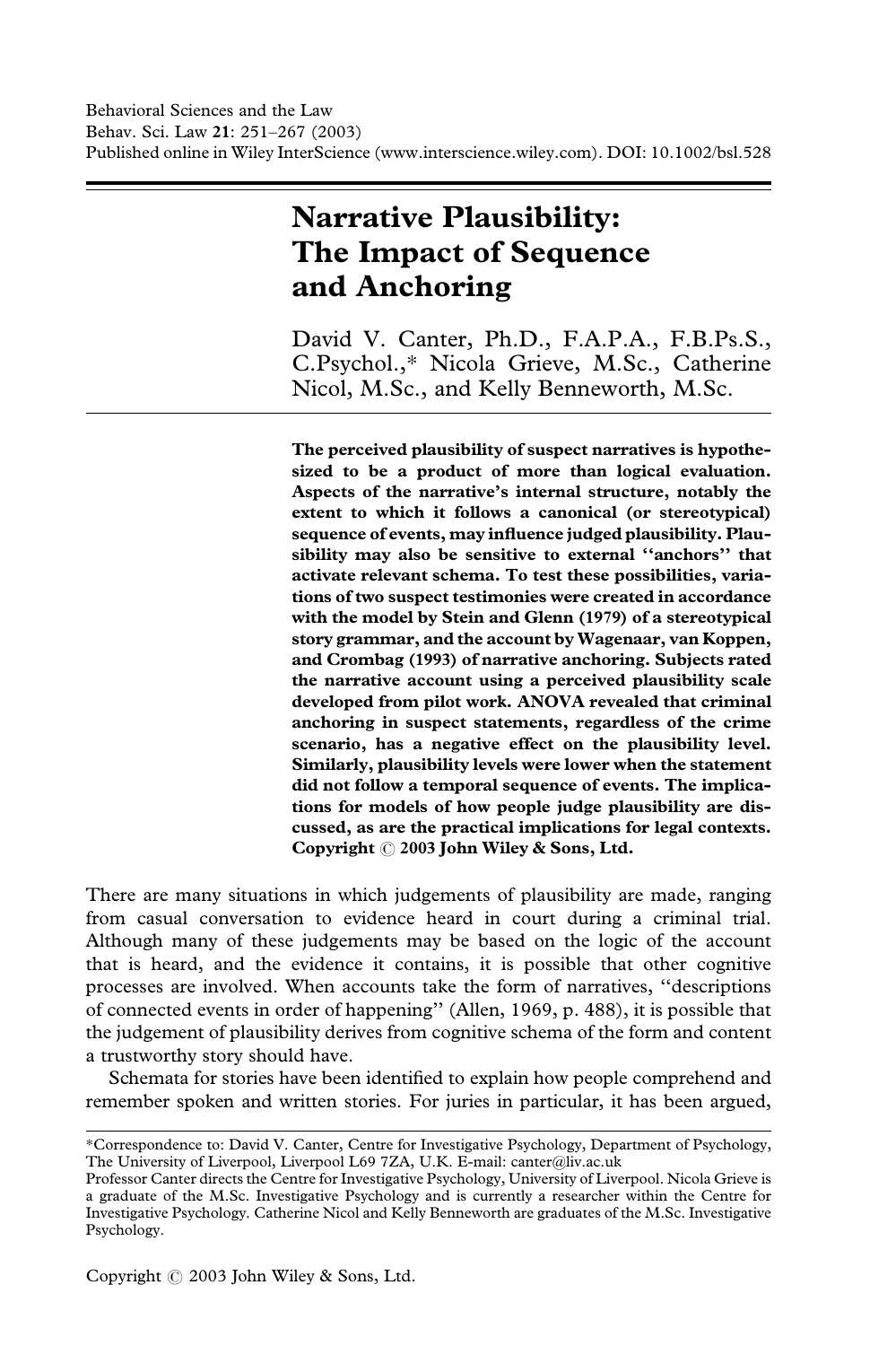sense is made of the evidence by constructing ''their own stories of the case'' (Wiener, Richmond, Seib, Rauch, & Hackney, 2002, p. 120). Further light may therefore be shed on the processes that influence how plausible any story on offer may be by examining the schemata on which people may draw and the constituents of those schemata that may be most influential in assessing how plausible a story is likely to be.

The constituents identified for such schemata usually consist of a typical internal structure that a story is expected to have (Singer, 1990). These structures have been elaborated as story grammars, for example by Thorndyke (1977). Following Rumelhart (1975), it is claimed that typical stories have a set of components that have a predictable sequence to them  $[Story + Setting + Theme + Plot + Resolu$ tion]. This structure is seen to exist independently of its linguistic content. Thorndyke (1977) found that the existence of this structure facilitated understanding and recall of stories. The more an incoming text failed to match up with a standard, well learned, structural hierarchy of goal-directed episode sequences, the lower its comprehensibility and recall.

Other studies have also shown that story comprehension is facilitated when stories are told in an order compatible with the standard sequence. Schwartz and Flamer (1981) examined peoples' memory for different versions of a story. In the normal version, the stories were told in the sequence  $[Story + Setting + Theme +]$  $Plot + Resolution$ . In a second version the theme of the story was moved to the end, and in a third version the story sentences were completely randomized. Consistent with story grammar analysis, people recalled the greatest number of story propositions when the story was presented in the original as opposed to the randomized version.

Although models of story grammar are useful in developing an understanding of story comprehension, crucial problems have been identified. One is that the models provide only a simple characterization of a small class of discourses, namely single goal, single protagonist stories (Thorndyke, 1977). In light of this, other approaches to the representation of narrative information (such as Labov, 1972) have been drawn on to broaden these simple models to cover more complex event sequences and naturally occurring prose materials, that is, to *narratives* as opposed to *stories*.

Using an empirical, linguistic approach, Labov (1972) established a model of narrative structure generated from informal oral narratives from New York, Black English vernacular culture. In this model, a six-part structure of a fully formed narrative is proposed (see Table 1).

Labov (1972) proposes that these six narrative clauses are temporally ordered, occurring in a fixed canonical sequence. This sequence provides meaning for the narrative, hence a change in the sequence of the clauses will result in a change in the meaning of the narrative (Labov, 1972). Caron (1992) explains the power of this

| Narrative clause    | Description                                                                                           |
|---------------------|-------------------------------------------------------------------------------------------------------|
| Abstract            | Initial summary of the story                                                                          |
| Orientation         | Time, place, persons involved, situation, and activities involved in the story                        |
| Complicating action | Central main event, the point of interest, and the behavioural reaction<br>associated with this event |
| Evaluation          | Attitude of the narrator and the importance of the complicating action                                |
| Resolution          | The outcome of the complicating action                                                                |
| Coda                | Bridging the gap between the narrative and the present time                                           |

Table 1. Canonical narrative structure, from Labov (1972)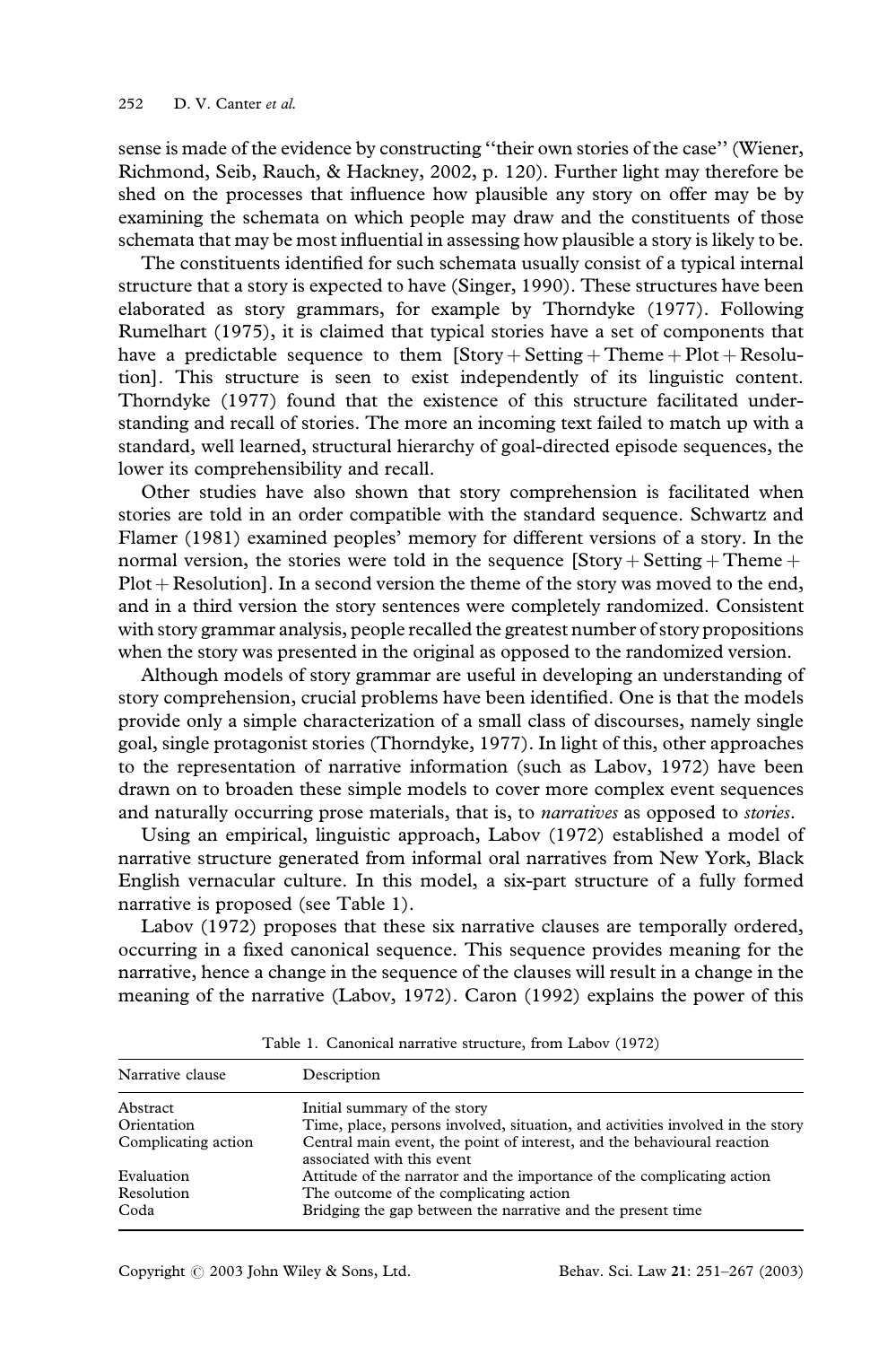| Narrative clause | Description                                                                                                              |
|------------------|--------------------------------------------------------------------------------------------------------------------------|
| Setting          |                                                                                                                          |
| Abstract         | Summary of the actions to come, sets the tone of the account                                                             |
| Setting          | Immediate physical, social, and temporal context pertaining to the<br>development of the episode                         |
| Episode          |                                                                                                                          |
| Initiating event | Disruption in the initial equilibrium, key event on which narrative<br>episode focuses evoking response from protagonist |
| Attempt          | Overt actions to achieve goal prompted by the initiating events                                                          |
| Consequence      | Subsequent success or failure of the attempt, attainment or<br>nonattainment of goal                                     |
| Reaction         | Expression of protagonist's feelings about the goal attainment,<br>provides an evaluation of the consequence             |

Table 2. The narrative structure of Stein and Glenn (1979)

sequence by claiming it accords ''with our knowledge of the normal order of things in the world in which we live'' (Caron, 1992, p. 162). A narrative structured according to Labov's (1972) model will possess a sequence that relates to this ''normal order'' and will thus correspond to relevant activated schema of similar known events. It will therefore be easier to comprehend and remember than a narrative that is not structured in this way (Robinson & Hawpe, 1986).

Following criticism that Labov's structure of temporal components did not allow for individual accounts of behavioural reactions (Edwards, 1997) and of the event itself in the complicating action component, Stein and Glenn (1979) constructed a revised model of Labov's original structure. The model suggested that the ''complicating action'' should be divided into more components that are comparable. Consequently Stein and Glenn proposed a model, which encompassed a setting and an episode component (Table 2).

The question therefore arises as to whether judgements of the plausibility of a narrative will be influenced by similar processes. If people have a schema of what the canonical sequence of a narrative should be, do they draw on this to judge whether an account is suspect because it does not accord with their expectations? The assumption here is that, just as the narrative schema provides a basis for remembering a story, it also provides a form of sequence template against which ''true'' stories are compared. Accounts that are seen to deviate from this template would therefore be hypothesized to be regarded as less plausible. Pennington and Hastie (1986) explored the influence of temporality on the perception of truth in a fictitious murder trial. The prosecution and defence lawyers presented a mock jury with identical information in either a chronological or randomized order. It was found that testimonies presented in a random order, particularly by the defence lawyer, were disbelieved, whereas testimonies that were recalled in the same order as the experience were found more coherent and plausible.

# NARRATIVE STRUCTURE AND CRIMINAL ANCHORING

A narrative's structure is an aspect of its *internal* organization that is independent of its context or its particular content. There are, however, also likely to be *external*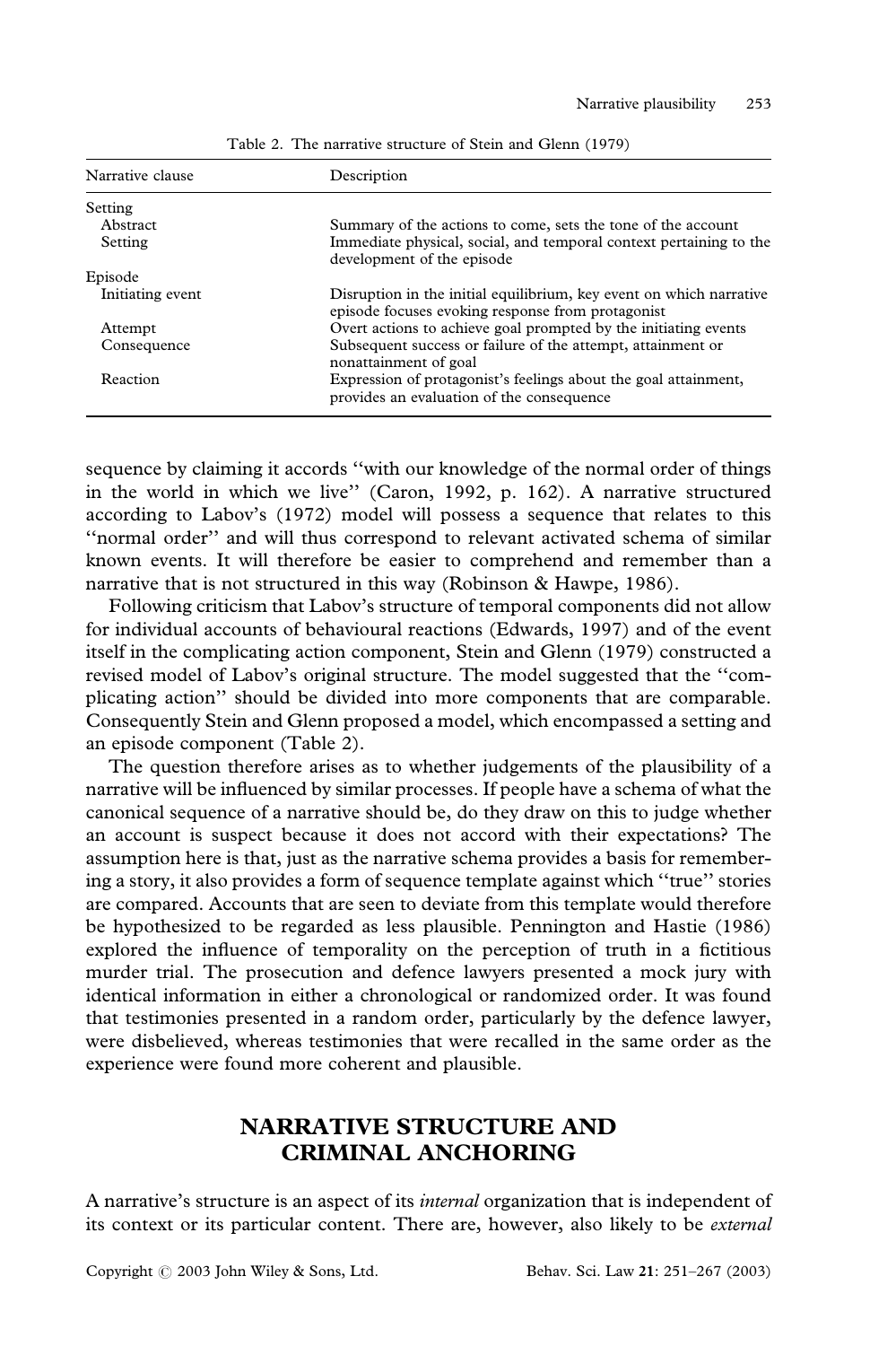factors that the narrative may connect with that can provide a basis for judging plausibility. Wagenaar et al. (1993) identified these external connections as ''anchors'', claiming they were of great importance in determining ''the plausibility of the stories presented by the prosecution and defence'' (Wagenaar et al., 1993, p. 33). They described ''anchors'' as common-sense rules that are generally expected to be true. Anchors often take the form of unquestioned assumptions about how people behave in certain situations. In the case of suspect testimonies, these assumptions may be stereotypes that anchor the narratives in question to commonly held perceptions of criminality, for example ''once a thief always a thief'' and ''drug abusers are always thieves'' (Wagenaar, 1995).

Wagenaar's interesting claims have not been subject to systematic empirical test, but have been argued from example. Nor has the power of such external aspects of narratives been compared with the internal constituents that may derive from the narrative's structure. It is therefore appropriate to include anchors as a treatment condition in experiments that also explore the effects of narrative sequence. The combination of both internal and external constituents of narratives in one experimental design provides the basis for a model of the processes that underlie judgements of narrative plausibility.

# PILOT STUDY

## Method

In order to test the feasibility of using an experimental approach in a domain that has previously relied mainly on qualitative research, and to develop a quantitative measure of plausibility, a pilot study was carried out.

# *Participants*

A total of 80 (60 female and 20 male) undergraduate students from the University of Liverpool volunteered to participate in the study. The mean age of participants was 22 years of age and the range was between 18 and 35 years.

## *Procedure*

Two fictional suspect testimonies, one for a homicide and one for a burglary scenario, were created using the model by Stein and Glenn (1979) of narrative structure. Both statements were based on genuine testimonies, but the stimuli were artificially assembled to guarantee the inclusion of events representing all of the narrative clauses present in the model: abstract, setting, initiating event, attempt, consequence, and reaction.

In the first version of these statements, the narrative clauses were presented in the order specified by the model of Stein and Glenn (1979). In a second version, the sentences corresponding to each clause were presented in reverse order (i.e. reaction, consequence, attempt, initiating event, setting, and abstract) but were otherwise unchanged. Care was taken to ensure that the statements were still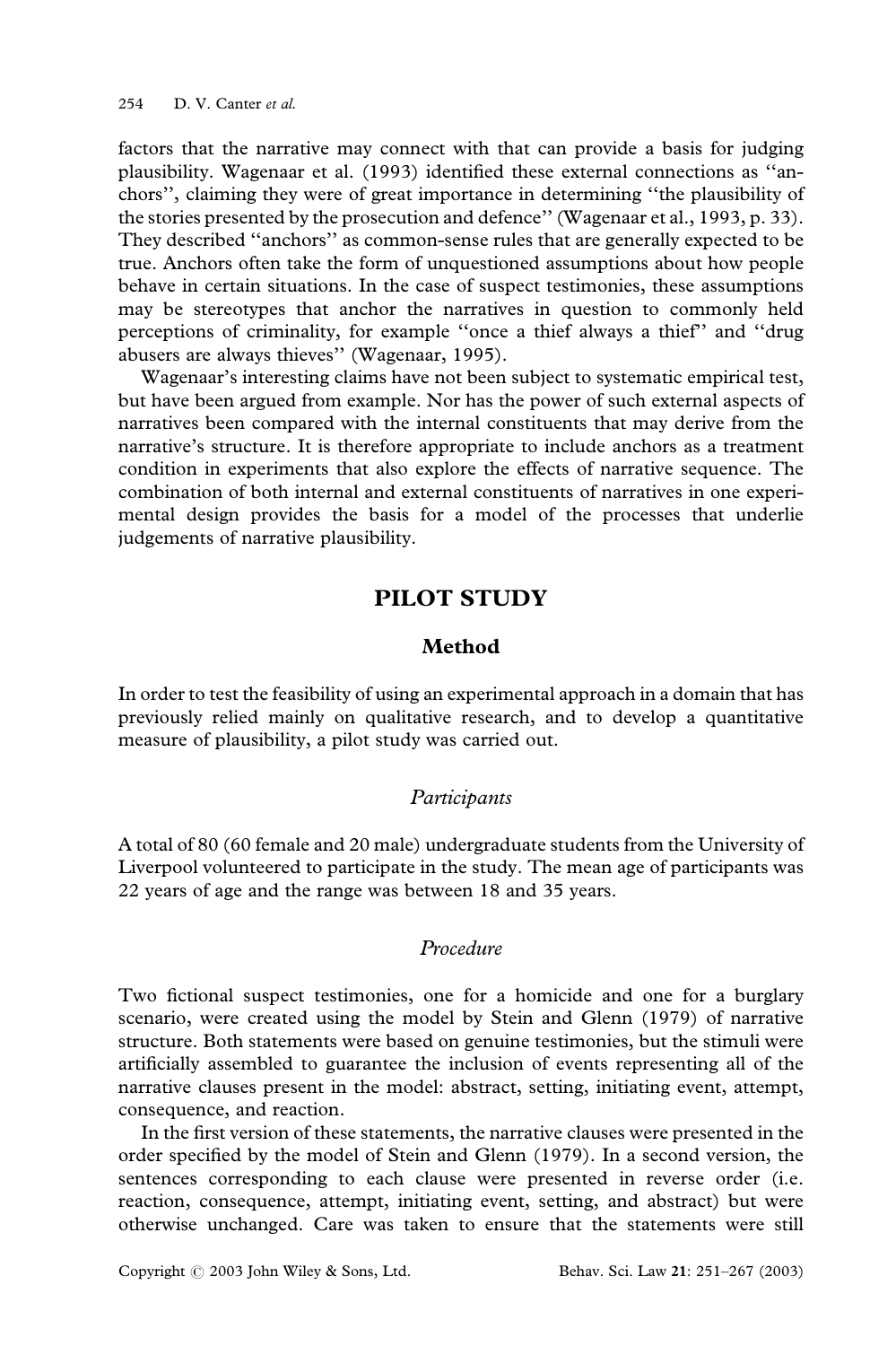syntactically correct following the rearrangement so that both accounts were linguistically appropriate.

In a third version of these statements, a ''criminal anchor'' was incorporated into the narrative. In the burglary scenario, the narrative abstract was altered from ''it was nothing to do with me, I have never been in trouble before'' to ''it was nothing to do with me, I've been in trouble for burglary before and would never get involved again''. This introduced the anchor of ''once a thief always a thief '' stipulated by Wagenaar (1995). The anchor in the burglary scenario seemed quite obvious therefore a more subtle manipulation was introduced for the homicide scenario in order to examine determine whether it was still powerful when it was not so obvious. In the homicide scenario, the setting of the narrative was changed from ''it happened late on Tuesday evening when me and my mate were coming home from work'' to ''it happened late on Tuesday evening when me and my mate were coming home from the pub''. This was thought to inspire a stereotypical notion of drunkenness and aggression.

Each participant was asked to read one statement and record their opinions of it on a questionnaire designed to gauge perceptions of the perceived reality, truth, plausibility, coherence, and typicality of the statement. Questions were presented in both an open and a closed format in order to elicit precise and detailed responses. Participants were also asked to give their opinions on the structure of the statement as a whole.

#### Results

Experimental scenarios are always subject to the possibility that they are not perceived as genuine or that reactions to them will not generalize to other contexts. However, in the present case the scenarios did take the form of brief simulated statements of the form that police may record during an investigation. The context of this study within a Centre for Investigative Psychology that is known to study statements obtained by the police further enhanced the respondents' expectations that these could be genuine statements. The participants' response to the material as genuine is born out by the fact that 82% of the participants declared that they believed the statements were genuine (''real'') accounts of a suspect's account of their involvement in a criminal event. This qualitative data did not allow for examination of the differences between those who believed the statements were genuine or not but, that is clearly an interesting area for future research.

With regard to narrative sequence there did appear to be an impact upon the perceived plausibility, truthfulness, realism, and coherence of the statements. When asked to provide reasons why such judgements were made, participants who rated the canonically sequenced statements as more plausible gave explanations such as "the account  $[\dots]$  seemed logical in that it summarizes what went on in a clear time sequence'', and ''the explanation is simple but consistent''. These can be compared with comments on the non-sequenced statements such as ''doesn't follow through the incident, jumps from after the incident back to the beginning'' and ''he (the suspect) says one thing and half way seems to change his story, it doesn't add up''. Similarly, indications of why the statements that contained an anchor were not rated as plausible were comments such as ''he's been in trouble before—a leopard doesn't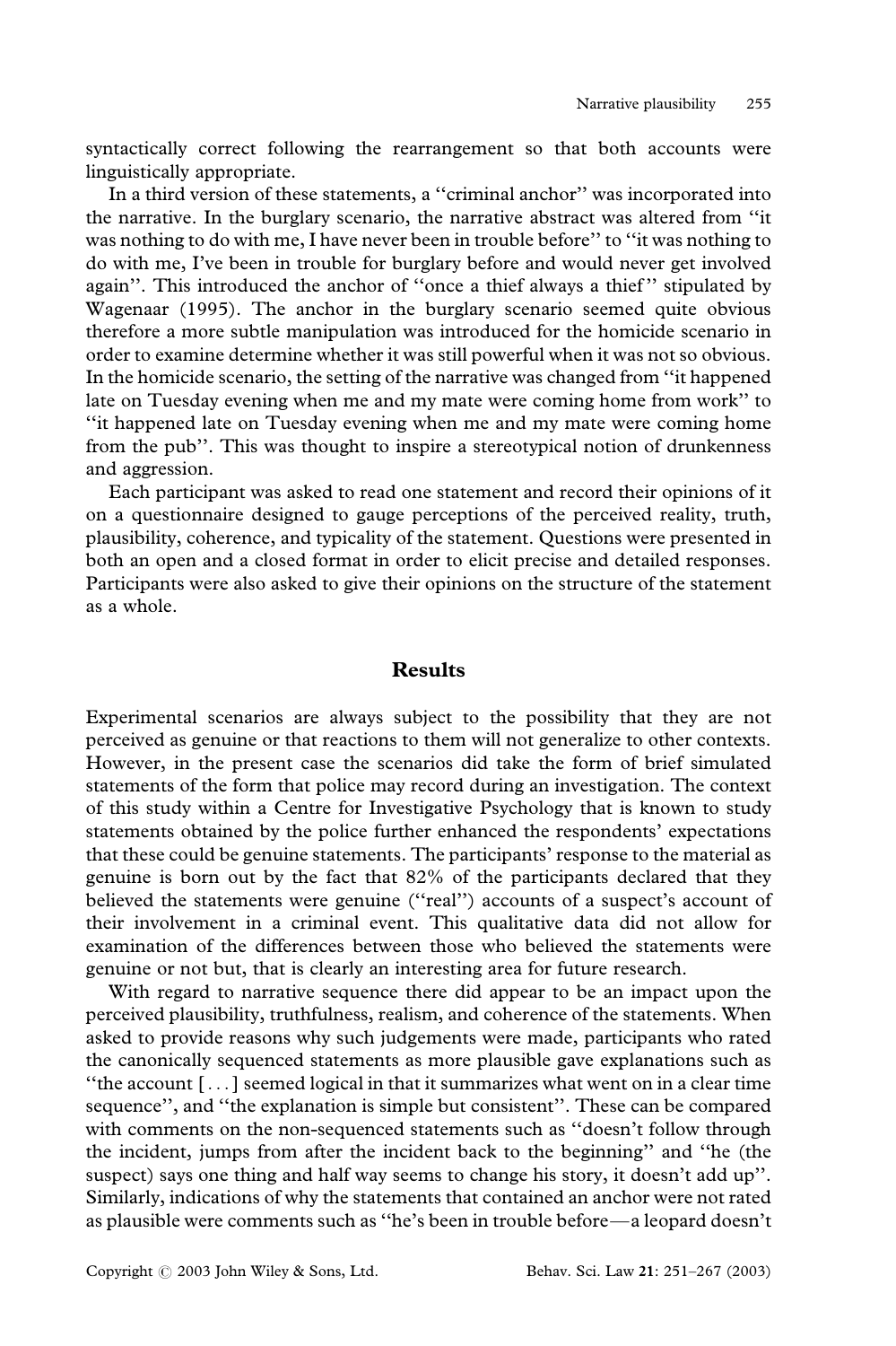change its spots'' and ''he's been in trouble before for the same thing!''. Therefore, although respondents only read one statement each and the modifications were only a small component of the statements, there were clear indications that respondents were sensitive to these aspects of the statements.

In addition to these results, chi-square analysis showed significant associations between narrative scenario and plausibility, and narrative scenario and coherence  $(\chi^2 = 14.76, df = 7, p < 0.05 \text{ and } \chi^2 = 16.36, df = 7, p < 0.05 \text{ respectively}).$  Examination of the results confirmed the direction of this significance, with statements adhering to the model by Stein and Glenn (1979) of narrative structure being rated as plausible and coherent more frequently than statements that did not follow this structure. Also, statements that did *not* contain a criminal anchor were rated as plausible and coherent more frequently than those that did contain an anchor. The associations found between the ratings of plausibility, truth, realism, and coherence suggested that when people form a judgement about the ''goodness'' of a narrative, all of these variables are used in order to decide whether it is a valid account, or plausible version, of the events in question.

On closer examination of the responses to the pilot study, it was evident that a number of concepts relating to plausibility were being drawn upon in order to assess the statement. Therefore, ten items were constructed to form a response set, which would amalgamate the related themes that emerged from the pilot study. The response form consisted of ten questions, each a ten-point Likert scale, to indicate the degree of agreement of the participant with each of the ten descriptions describing the statement. The items of the Likert scale were as follows: true, convincing, logical, coherent, consistent, plausible, reliable, honest, sound, and credible. Each statement could therefore receive a maximum overall plausibility score of 100 (by scoring ten on all ten questions) and a minimum plausibility score of ten (by scoring one on all ten questions). This ten-item scale was used in subsequent studies. It is given in Appendix B.

#### STUDY 2

#### Method

#### *Participants*

Again 80 undergraduate students (48 females and 32 males) between the ages of 18 and 28 (mean age 22) from the University of Liverpool volunteered to participate in this study.

#### *Procedure*

Each participant was provided with one of the suspect statements and was asked to read the statement carefully and record their opinions of it on the ten-item plausibility scale. On this scale, a score of 1 indicated extremely low level of the variable in question, and a score of 10 indicated maximum levels (see Appendix B).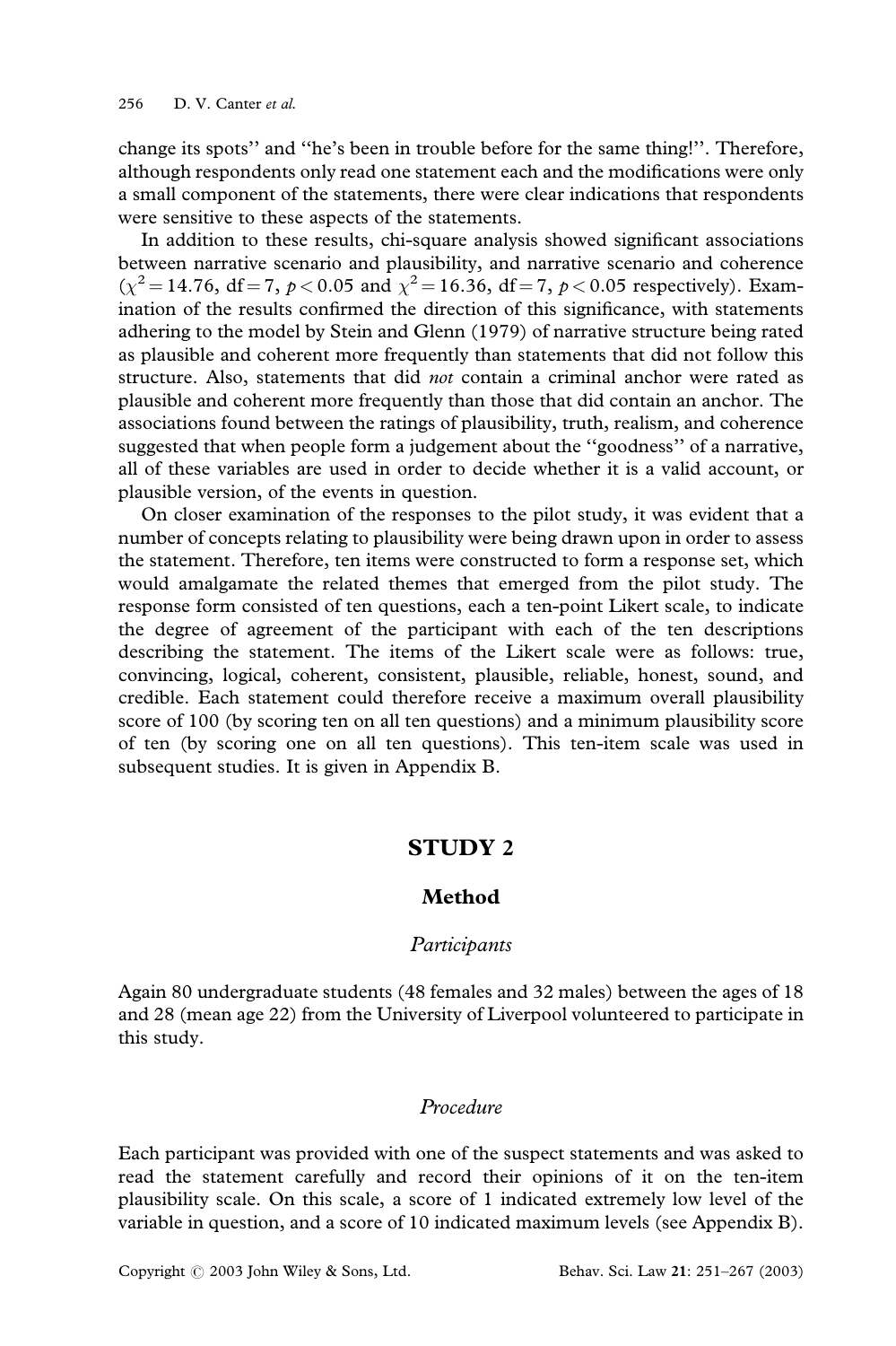#### Reliability of the Scale

In order to test the homogeneity of the scale, Cronbach's  $\alpha$  coefficients were calculated for the responses from the 80 participants across the eight different narrative conditions. It was found that consistency was high ( $\alpha$  = 0.91) among all of the variables, thus indicating the reliability of the scale. The contribution of each item of the scale to the overall reliability was also measured. The  $\alpha$  scores for the scale with each item deleted were never below 0.89, indicating an almost equal contribution from each item to the reliability of the scale as a whole. This high degree of homogeneity for a set of items that have high face validity also therefore lends support to the validity of the scale as a whole.

# STUDY 3

Having established the acceptability of the statements and the reliability of the measure of judged plausibility, a further quantitative study was carried out to test the main hypotheses of the effect of narrative structure and anchoring and the relative influence of these two aspects.

## Method

#### *Participants*

In order to gain a sample more representative of a real jury selection, participants were randomly approached over a period of 3 days in Liverpool City centre. 80 participants (36 males and 44 females) from 18 to 63 years of age (mean age 36) volunteered to take part in the study. Participants were from a broad range of occupational and educational backgrounds, which was felt to replicate the variance that would exist in a jury selection.

#### *Procedure*

The statements used in the pilot study, given in Appendix A, were presented to respondents and they were asked to rate them using the ten-item plausibility scale in Appendix B. Each participant was given one statement, and asked to read it carefully. S/he was then asked to record his/her opinions of it on the plausibility scale, by circling the response (1–10) they felt best described the statement in question.

#### Results

Results from a three-way ANOVA, in Table 3, only show a significant main effect of anchoring  $(F(1, 72) = 5.7, p < 0.05)$  on the perceived plausibility of the statements. The means indicate that overall the statements that did not contain an anchor received higher plausibility scores than those that did. There was no significant main effect for sequence or the different scenarios, although generally, contrary to the hypothesis, the non-sequenced scenarios were rated more plausible than the sequenced ones. This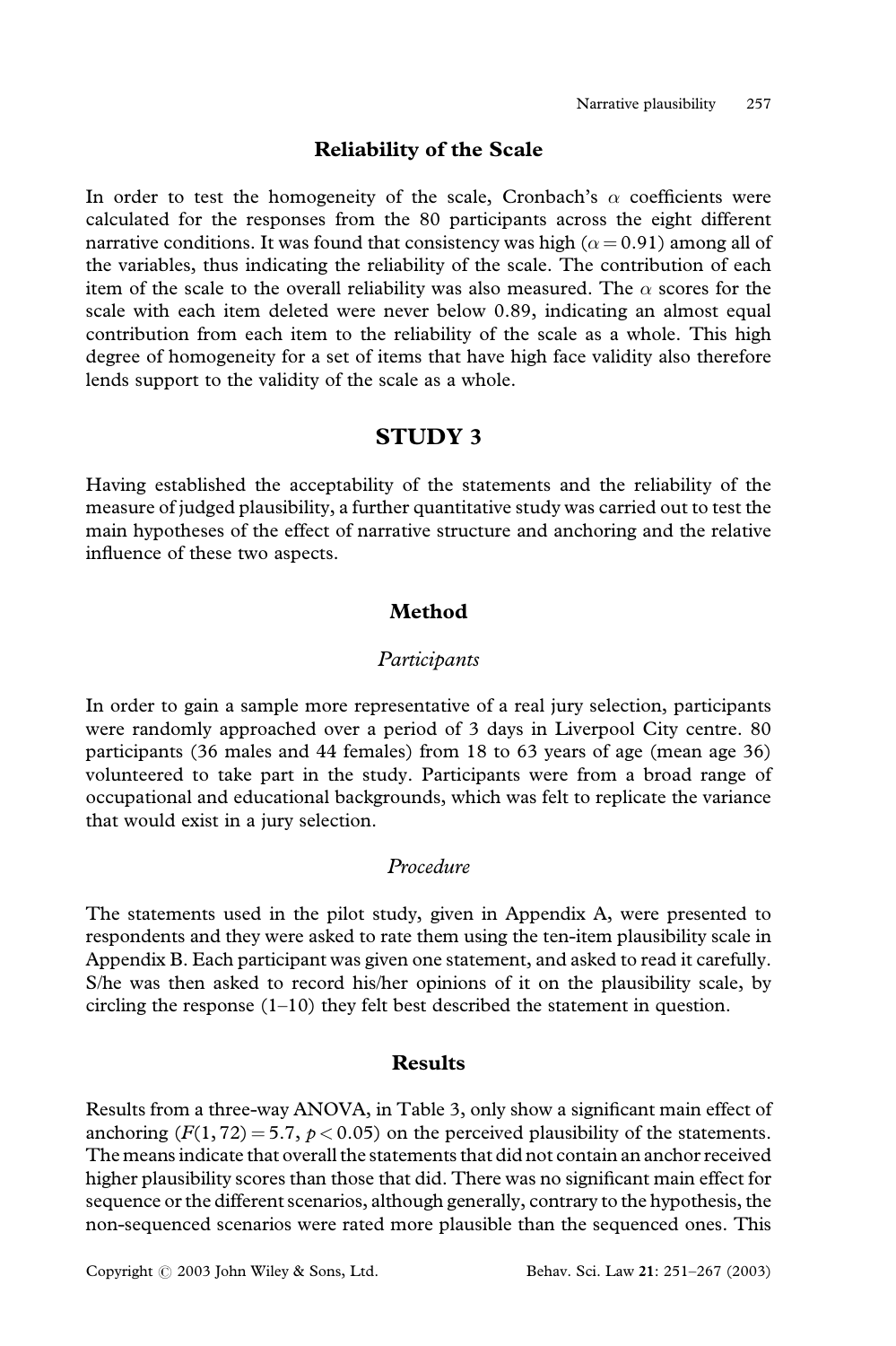#### 258 D. V. Canter *et al.*

| Source                    | df | Mean square | F    | Significance |
|---------------------------|----|-------------|------|--------------|
| Crime                     |    | 112.81      | 0.36 | <b>NS</b>    |
| Sequence                  |    | 0.012       | 0.00 | <b>NS</b>    |
| Anchor                    |    | 1776.61     | 5.67 | $0.020*$     |
| $C$ rime $*$ sequence     |    | 2989.01     | 9.54 | $0.003**$    |
| $C$ rime $*$ anchor       |    | 30.01       | 0.09 | <b>NS</b>    |
| Sequence * anchor         |    | 94.61       | 0.30 | <b>NS</b>    |
| Crime * sequence * anchor |    | 891.11      | 2.84 | <b>NS</b>    |
| Error                     | 72 | 313.29      |      |              |
| Total                     | 80 |             |      |              |
| Corrected total           | 79 |             |      |              |

Table 3. Three-way ANOVA results for study 3

 $*_{p}$  < 0.05,  $*_{p}$  < 0.005.

unexpected result relates to the significant interaction between type of crime depicted in the scenario and narrative sequence  $(F(1, 72) = 9.5, p < 0.05)$ .

The interaction between scenario and the other treatments is revealed by consideration of the sets of means for each scenario. As hypothesized the means for the burglary scenario, displayed in Table 4, show that the sequenced statements are more plausible than the non-sequenced and the non-anchored are more plausible than the anchored statements. In combination the two treatments produce a marked effect such that the anchored, non-sequenced statements are on average below the midway point for the scale, suggesting a general scepticism about the statements. In contrast, the sequenced non-anchored statements, with a mean of 70.0, are in the top third of the plausibility range, indicating some belief in the statements. The effect of the treatments, especially in combination, therefore appears considerable.

As can be seen in Table 4 the homicide statements that did not adhere to the sequence of Stein and Glenn (1979), were rated as more plausible than the sequenced statements. This effect is so marked that the non-sequenced and anchored statement is seen as marginally more plausible on average than the sequenced and anchored statement, suggesting that the process assumed to be part of the nonsequencing has masked the effect of the anchor. Either there was something about the content of that scenario that confounded the effects being studied or there was some aspect of the way the material was sequenced that confused the issues.

Overall, though the anchoring conditions here had the greatest relative effect on decisions of plausibility, contributing to 6.2% of the explained variance in plausibility scores.

|               | No anchor  | Anchor      | Total |  |  |  |  |  |
|---------------|------------|-------------|-------|--|--|--|--|--|
| Burglary      |            |             |       |  |  |  |  |  |
| Sequenced     | 70.0(10.9) | 68.2 (17.3) | 138.2 |  |  |  |  |  |
| Non-sequenced | 66.0(17.1) | 47.1 (24.2) | 113.1 |  |  |  |  |  |
| Total         | 136.0      | 115.3       |       |  |  |  |  |  |
| Homicide      |            |             |       |  |  |  |  |  |
| Sequenced     | 65.6(18.0) | 52.9 (25.9) | 118.5 |  |  |  |  |  |
| Non-sequenced | 73.3(8.1)  | 69.6(12.1)  | 142.9 |  |  |  |  |  |
| Total         | 138.9      | 122.5       |       |  |  |  |  |  |

Table 4. Mean plausibility scores for the burglary and homicide statements for study 3

Numbers in parentheses are standard deviations.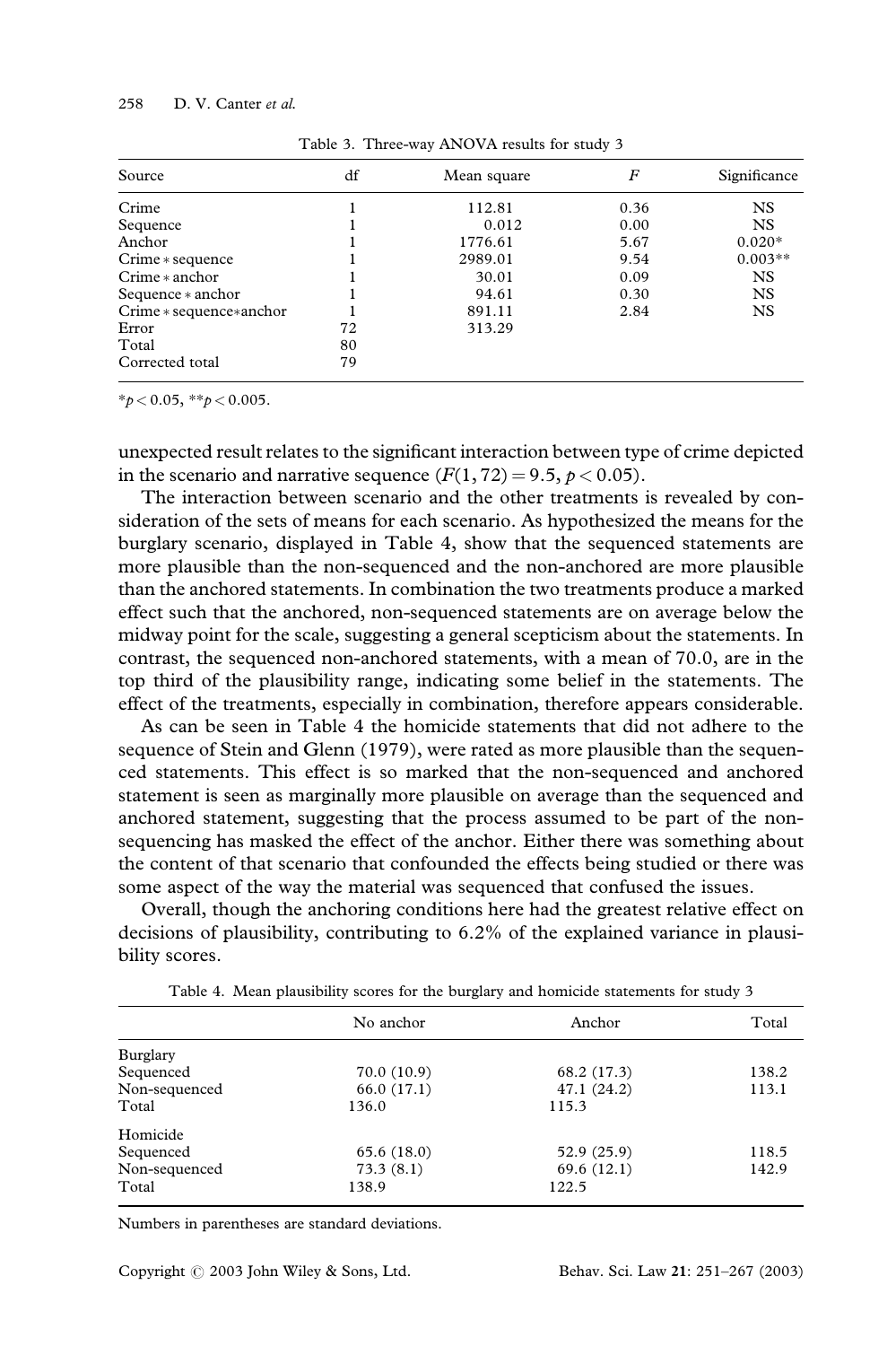#### **Discussion**

It is evident from the results that the inclusion of an anchor in both the homicide and burglary statements decreased their perceived levels of plausibility. However, the effect of sequence was dependent on the scenario involved: a reversal in the sequence of narrative clauses only resulted in a decrease in plausibility levels in the burglary condition. This shows that narrative sequence *does* have an impact on plausibility, and suggests that in the homicide condition the rearrangement of the clauses did not produce the anticipated effects.

Careful examination of the reorganized homicide statement showed that its beginning, ''Eventually, we broke off from the scuffle and realized that one of the young lads had been killed'', may have been interpreted as an initial summary of the story, i.e. as the abstract, as defined by the model of Stein and Glenn (1979). It is possible that this opening statement gives a better account of the actions than the one used in the sequenced statement: ''I was just trying to help out in a fight that went wrong''. In this case it is possible that the position of the component gives the expectation that it is a summary. As such the judge attempts to infer the general thrust of the account that follows. There is therefore the possibility that this provides a form of anchor in the present homicide scenario: ''Young men messing around can give rise to serious accidents''. Presented later in the sequence this statement seems more of an afterthought and therefore may not be taken as an integral part of the narrative. In general it may be the case that in certain situations, a narrative clause can take its meaning from its position in the text, rather than from the simple definitions attributed to it in linguistic constructions.

# STUDY 4

To test the possibility that the particular clause used in study 3 was influencing the results due to its position in the sequence, a new version of the homicide scenario was devised (see Appendix C). This scenario was still based around a fight situation in which the criminal involvement of the suspect was ambiguous. However, instead of totally reversing the sequence of the narrative clauses, they were randomly ordered so that instead of beginning with the consequence it began with an initiating event. Hence the non-sequenced statement followed the arrangement initiating event(1), initiating event(2), attempt(1), attempt(2), reaction, consequence, abstract, and setting. A different anchor was also used, which better reflected the one used in the original burglary statement: ''I know the trouble you can get into from fights I've had before''.

#### Method

#### *Participants*

60 participants (26 males and 34 males) were again randomly selected in Liverpool City centre over 2 days. The age of the participants ranged between 18 and 60 years (mean age 32).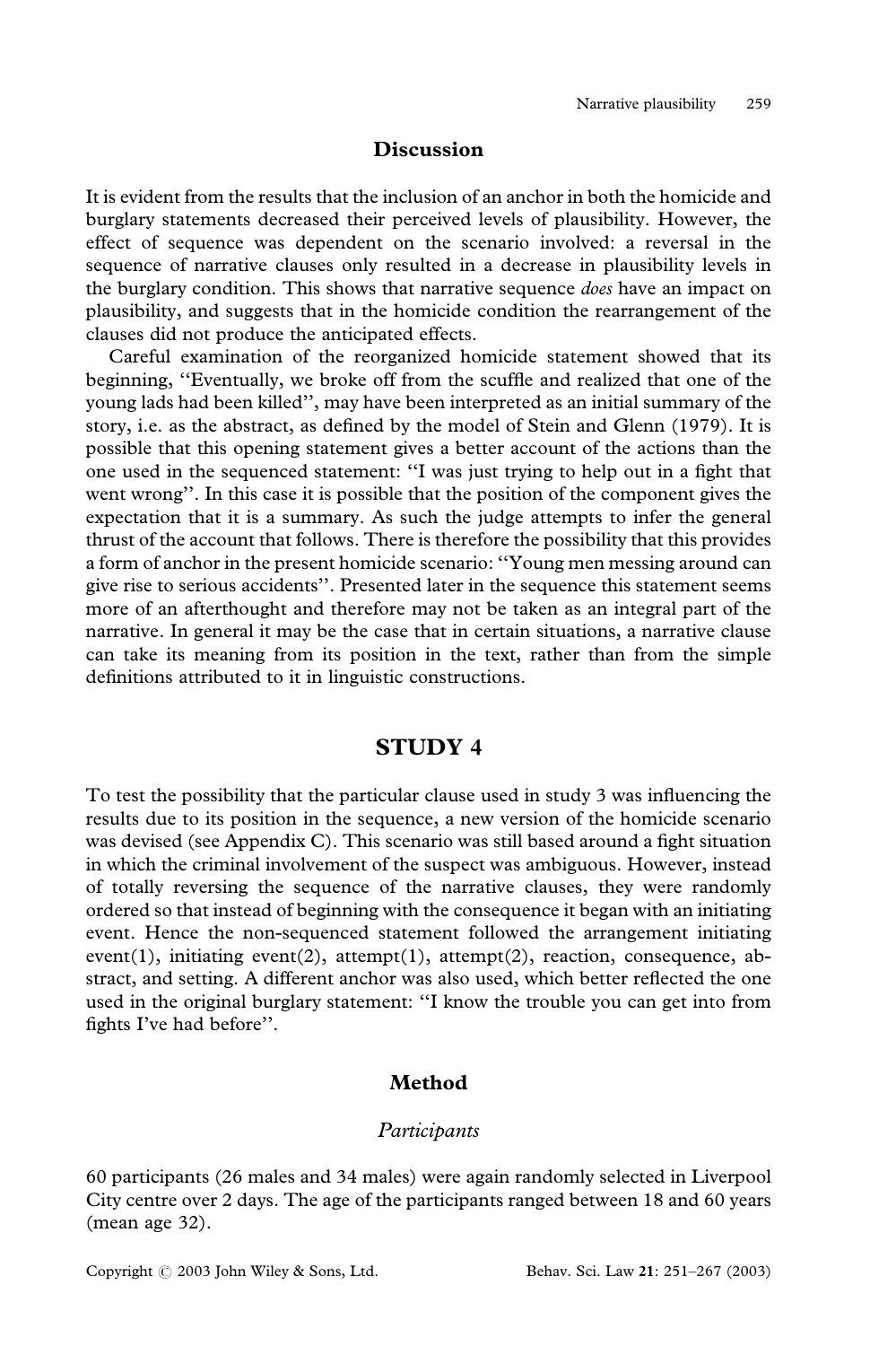#### *Procedure*

Each participant was provided with a randomly selected set of two of the new homicide statements, presented in random order. They were asked to read each statement carefully and record their opinions of each on the plausibility scale devised in experiment 2. No order effect was found so results were combined over all similar statements.

#### Results

Results of a two-way ANOVA showed significant main effects both for sequence and for anchor, as detailed in Table 5.

As displayed in Table 6 the mean plausibility scores of the statements show very similar results to those for the burglary condition in study 3. The sequenced statements were rated as having higher levels of plausibility than the non-sequenced statements, the anchored statements being perceived as less plausible than the nonanchored statements. The relative effects of sequence and anchoring are almost equal, each contributing to around 15% of the explained variance in plausibility scores. Together they create an even stronger effect than in the burglary statements, the mean for the anchored, non-sequenced statement of 45 being below the midpoint for the plausibility scale, whilst the non-anchored, sequenced statement obtained a mean of 72, well above the mid-point. So, as in burglary, small changes in the content of the statement and in the sequence in which it is presented can make the difference between believability and scepticism.

It is therefore evident that both the inclusion of a criminal anchor, and a failure to follow conventional models of narrative structure, can have detrimental effects on the perceived plausibility of a statement.

| Source              | df  | Mean square | F     | Significance |
|---------------------|-----|-------------|-------|--------------|
| Sequence            |     | 5280.13     | 25.03 | $0.000***$   |
| Anchor              |     | 5018.13     | 23.78 | $0.000***$   |
| Sequence $*$ anchor |     | 353.63      | 1.68  | NS.          |
| Error               | 116 | 210.98      |       |              |
| Total               | 120 |             |       |              |
| Corrected total     | 119 |             |       |              |

Table 5. Two-way ANOVA results for homicide statements in study 4

\*\*\**p* < 0.001.

|  |  | Table 6. Mean plausibility scores for the homicide statements in study 4 |  |  |  |  |  |  |  |  |
|--|--|--------------------------------------------------------------------------|--|--|--|--|--|--|--|--|
|--|--|--------------------------------------------------------------------------|--|--|--|--|--|--|--|--|

|                            | No anchor                | Anchor                   | Total        |
|----------------------------|--------------------------|--------------------------|--------------|
| Sequenced<br>Non-Sequenced | 71.6(15.2)<br>61.7(14.6) | 62.0(13.9)<br>45.3(14.3) | 133.6<br>107 |
| Total                      | 133.3                    | 107.3                    |              |

Numbers in parentheses are standard deviations.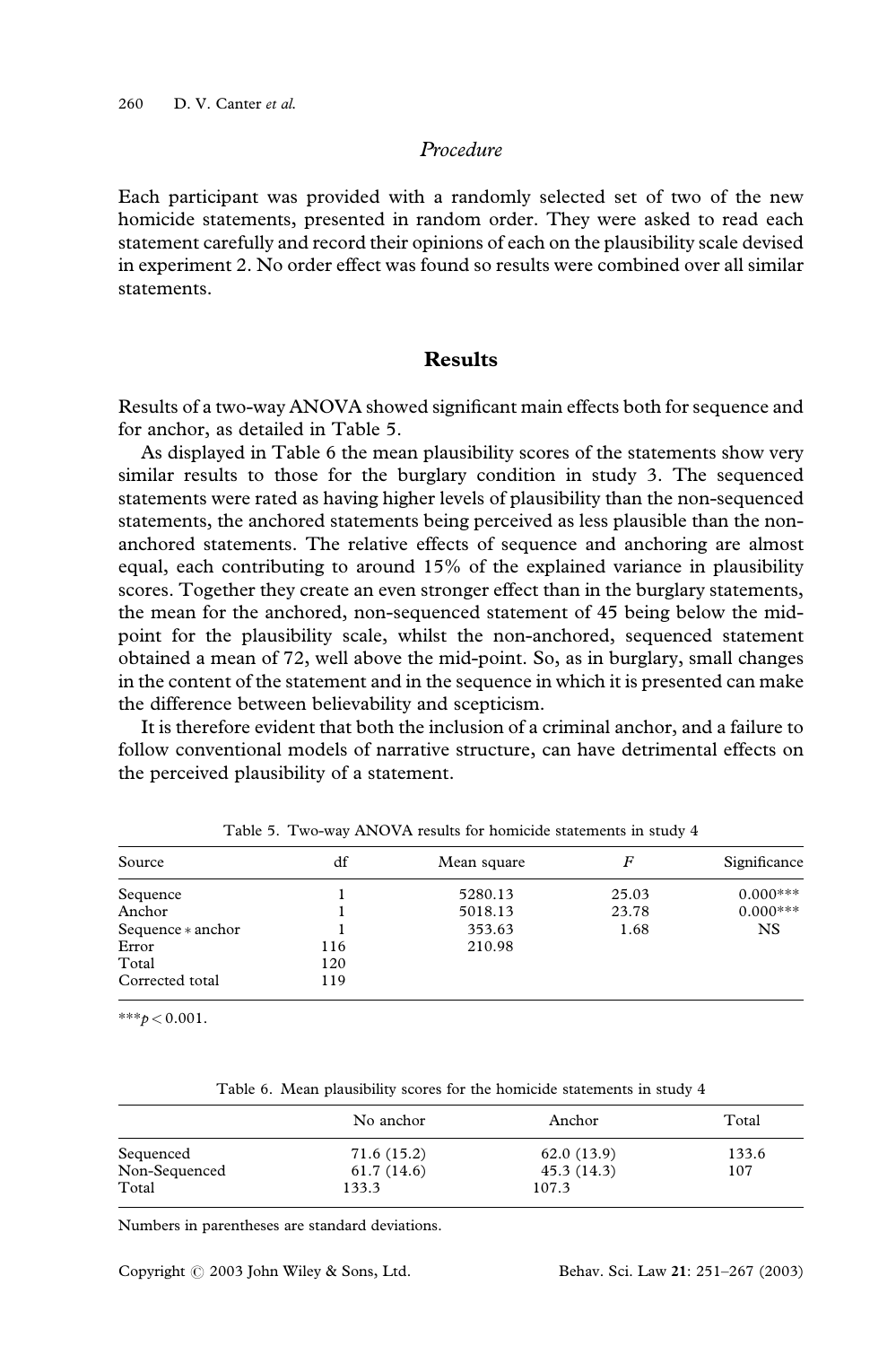# GENERAL DISCUSSION

The present studies have highlighted the influence of narrative sequence and anchors on the perceived plausibility of suspect testimonies. It was found that statements about theft or violent death sequenced according to the model used by Stein and Glenn (1979) were perceived as more plausible than those statements in which the narrative clauses occurred in a random order. When the suspect testimonies contained a sentence that anchored the statement to commonly held notions of criminality, they were perceived as less plausible than when no such sentences were present.

These results show that there are circumstances in which the logic of a narrative may not be the only basis for judging its plausibility. They therefore raise the possibility of modelling the cognitive processes that give rise to judgements of plausibility of narratives. These processes relate both to ''internal'' structural constituents of narratives, especially the order in which they are presented, and to ''external'' stereotypes and belief systems on which an individual may draw to conceptualize and interpret particular components of the narrative.

Such findings may be linked to classical theories of person perception, such as that of Asch (1946), who states that how an individual is perceived depends on inferences made about them on the basis of the central traits that they are known to possess. Thus, replacing the trait ''warm'' with ''cold'' can radically alter impressions of an individual. Similarly, the inclusion of a criminal anchor in a suspect testimony (e.g. ''I know the trouble you can get into from fights I've had before'') can have a negative effect on how that person is perceived, and thus influence judgements made concerning the individual's perceived honesty and reliability.

The *relative* effect of sequence and anchoring on perceived plausibility is also important. In study 3, it can be seen that the presence of an anchor makes a significant contribution to the explained variance in plausibility levels, but narrative sequence does not. However in study 4, when the homicide statement was modified to avoid the narrative clauses taking their meaning from their location within the narrative, both sequence and anchor had an almost equal effect on the variance in plausibility scores. Under these conditions sequence and anchoring can be of equal importance when making decisions about the perceived plausibility of suspect testimonies.

An important point that emerged from study 2 was that it is not just the content of the narrative clauses that can define how they are perceived, but also the point in the sequence at which they occur. This opens up the possibility of important interactions between the nature of an anchor and the point in the sequence at which it is mentioned. This highlights a number of aspects for future research into models of narrative structure, and the effect of location on the perceived function of the narrative clauses.

The experimental strategy used here does appear to be a powerful, ecologically valid, framework for studying the cognitive processes involved in judgements of plausibility. Many of the details of the anchors used and the manipulation of the sequences in which information is presented can be explored using this paradigm. From such studies a more extensive model could be developed both of classes of anchor and their influence as well as the implications of different structures. This will facilitate an understanding of the ways in which judgements are developed concerned with apparently logical, but inherently ambiguous, phenomena, opening up further consideration of cognitive heuristics.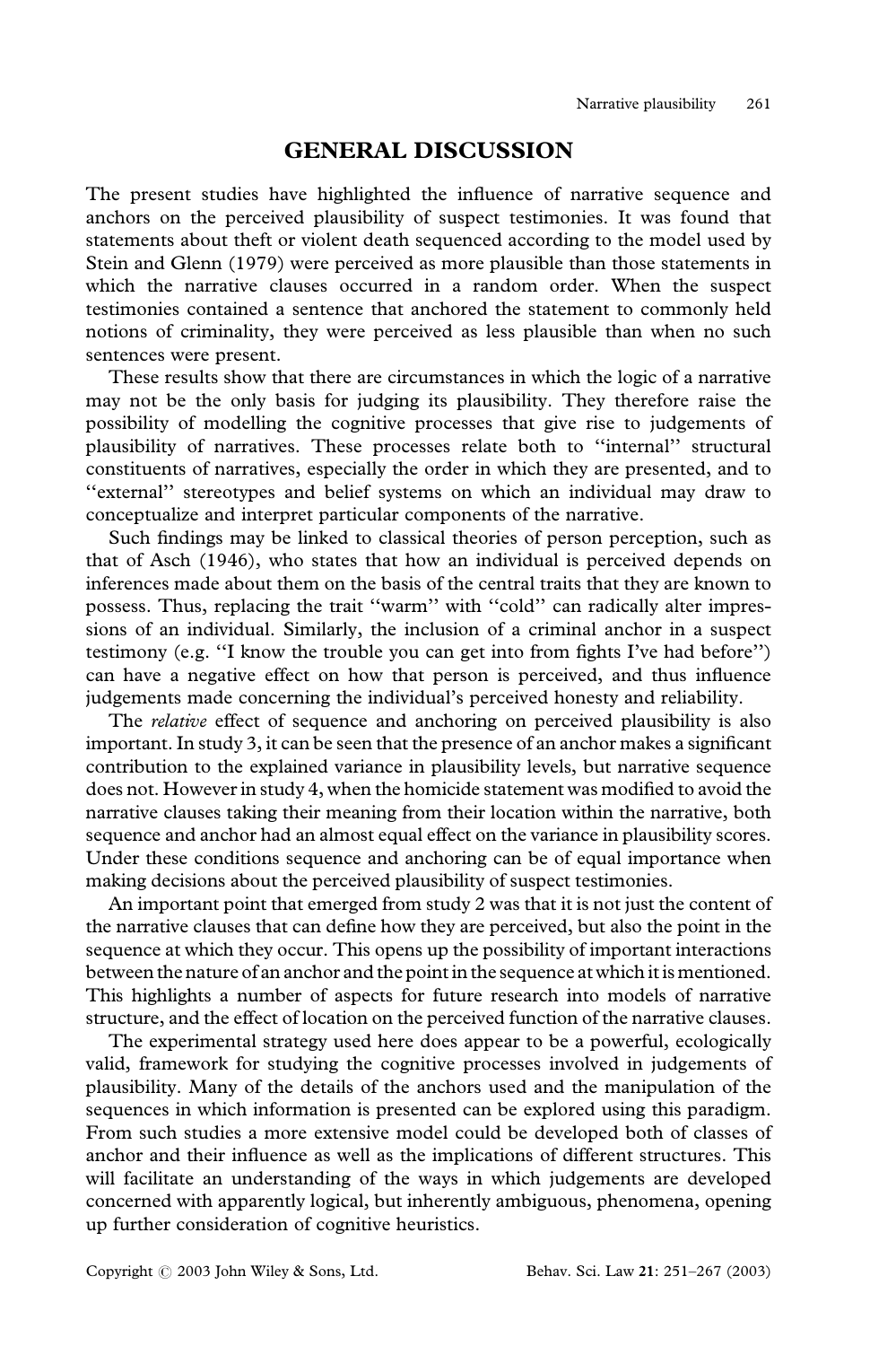Such studies have important practical implications. The experimental manipulations studied here are open to conscious manipulation. In some cases these manipulations may be abused and may be the basis of various forms of confidence trickery. In other cases awareness of the power of these process can be important to protect the innocent.

Of course, the scenarios used here were short and, unlike a suspect giving evidence, or being cross-examined, there was no possibility of considering the suspect's demeanour or other possible paralinguistic or non-verbal indicators that could be drawn upon to form a view of the plausibility of what they are saying. However, there are many legal circumstances in which decisions are based upon written material, sometimes even on summary statements about the facts at issue. Nonetheless future studies using more extended material and other modes than written would be of value. The variations between individuals in terms of age, gender, and other attributes, such as attitudes towards or experience of crimes, were also not examined in the present study. The paradigm used here is very amenable to such explorations in the future.

# **CONCLUSION**

This study has increased our understanding of the influences on judgements of narrative plausibility and their relationship to both internal and external discursive devices, i.e. the sequence of clauses within the narrative, and the presence of anchors as external benchmarks, on which judgements of plausibility are made. The successful application of an experimental paradigm to such research opens up possibilities for the further use of such methods in the narrative arena, as opposed to the qualitative studies that have dominated previous explorations into issues such as narrative structure. This may lead to the resolution of problems such as that revealed in the unexpected result of study 3, concerning the effect of position within the narrative on the perceived meaning of the different clauses.

A number of practical implications follow from the results of this study. First, support is found for the practice of protecting juries against suspects' pre-convictions, or other such prejudicial information, as these would surely serve as criminal anchors and decrease the overall plausibility of the suspect's account of events. Also, the sequence in which a narrative is presented will greatly influence such perceptions of plausibility, emphasizing the importance of presenting suspect accounts in accordance with traditional models of narrative structure such as that used by Stein and Glenn (1979). Similar issues need to be considered during the interviewing of suspects. If during an interview suspects are continuously interrupted and not allowed to develop a chronological sequence of events that correspond to such models, then their account is less likely to be believed or seen as plausible. In court, jurors have to decide which argument presents the most probable account of what happened, and if they have to choose between two [narratives], they are likely to choose the most plausible one (Baudet et al., 1994).

### REFERENCES

Allen, R. E. (Ed.). (1969). *The Oxford dictionary of current English*. Oxford: Oxford University Press.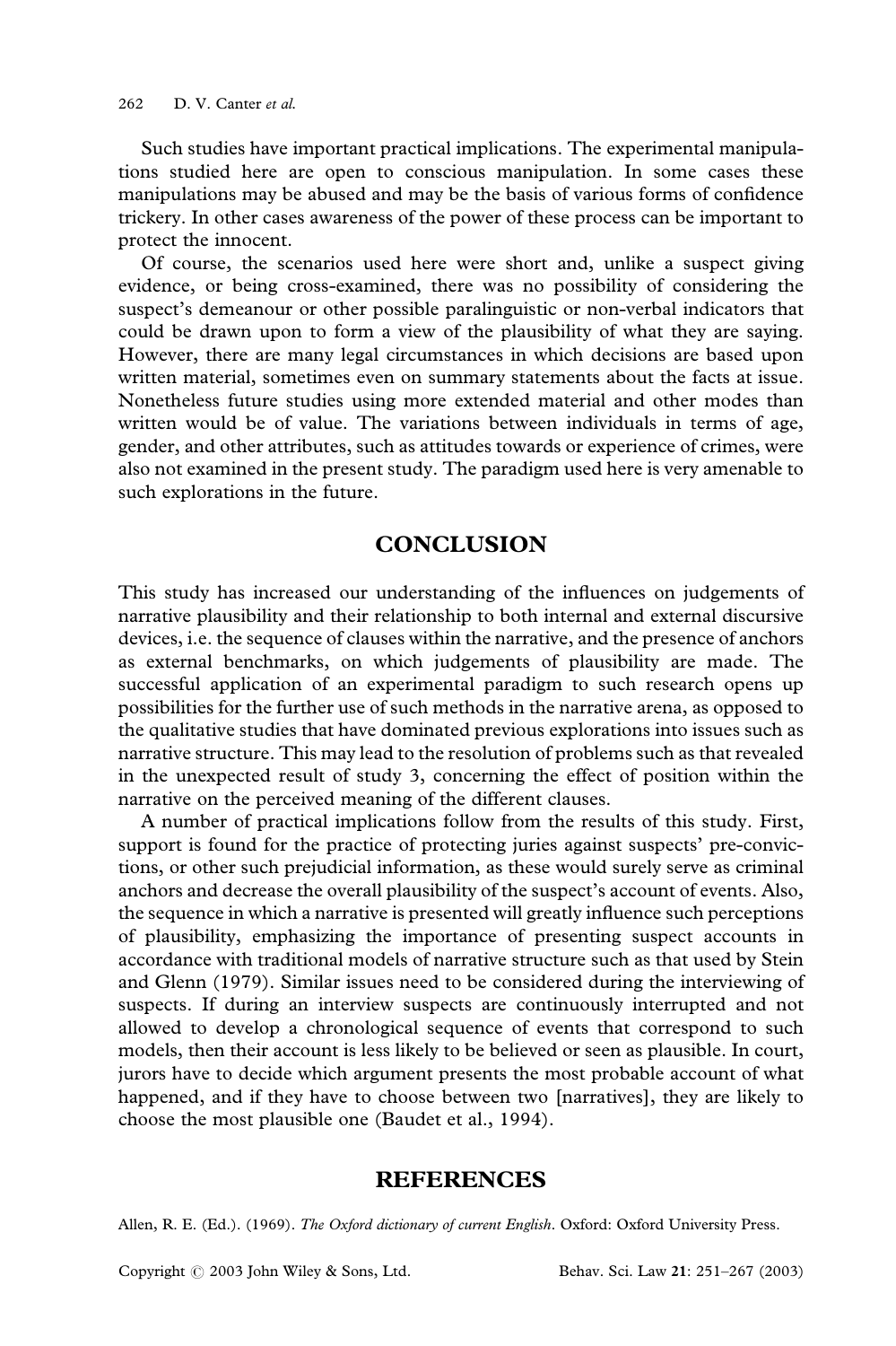- Asch, S. E. (1946). Forming impressions of personality. *Journal of Abnormal and Social Psychology, 41*, 258–290.
- Baudet, S., Jhean-Larose, S., & Legros, D. (1994). Coherence and truth: A cognitive model of propositional truth attribution. *International Journal of Psychology, 29*, 219–350.
- Caron, J. (1992). *An introduction to psycholinguistics*. Exeter: BPCC Wheatons.
- Edwards, D. (1997). *Discourse and cognition*. London: Sage.
- Labov, W. (1972). *Language in the inner city: Studies in the Black English vernacular*. Philadelphia, PA: Blackwell.
- Robinson, J. A., & Hawpe, L. (1986). Narrative thinking as a heuristic process. In T. R. Sarbin (Ed.), *Narrative psychology: The storied nature of human conduct* (pp. 111–124). New York: Praeger.
- Rumelhart, D. (1975). Notes on a schema for stories. In D. Bowbrow, & A. Collins (Eds.), *Representation and understanding: Studies in cognitive science*. New York: Academic.
- Schwartz, M. N. K., & Flamer, A. (1981). Text structure and title effects on comprehension and recall. *Journal of Verbal Learning and Verbal Behaviour, 20*, 61–66.
- Singer, M. (1990). *Psychology of language: An introduction to sentence and discourse processes*. NJ: Erlbaum.
- Stein, N. L., & Glenn, C. G. (1979). An analysis of story comprehension in elementary school children. In R. O. Freedle (Ed.), *Discourse processing: Multidisciplinary perspectives*. NJ: Ablex.
- Thorndyke, P. W. (1977). Cognitive structures in comprehension and memory of narrative discourse. *Cognitive Psychology, 9*, 77–110.
- Wagenaar, W. A. (1995). Anchored narratives: A theory of judicial reasoning and its consequences. In G. Davies, S. Lloyd-Bostock, M. McMurran, & C. Wilson (Eds.), *Psychology, law and criminal justice.* Berlin: de Gruyter.
- Wagenaar, W. A., van Koppen, P. J., & Crombag, H. F. M. (1993). *Anchored narratives: The psychology of criminal evidence*. Hemel Hempstead: Harvester Wheatsheaf.
- Wiener, R. L., Richmond, T. L., Seib, H. M., Rauch, S. M., & Hackney, A. A. (2002). The psychology of telling murder stories: Do we think in scripts, exemplars, or prototypes? *Behavioral Sciences and the Law, 20*, 119–139.

# APPENDIX A

## Homicide Statements Used in Studies 1–3

*Homicide statement 1: Sequenced—No Anchor*

I was just trying to help out in a fight that went wrong. It happened late on Tuesday evening when me and my mate had left off work. We arrived at the driveway of my house and one of my neighbours had run up to us and said, ''these blokes are hassling some lads down the road, will you go and help sort it out?''. We had started to walk down the road towards the group and we heard a couple of blokes shouting at these lads. One of the lads threw a bottle and things got heated. We went over to try and stop the fight, but ended up throwing a few punches of our own. Eventually, we broke off from the scuffle and realized that one of the young lads had been killed. That's basically it. I tried to stop a fight and things just got out of control.

#### *Homicide statement 2: Non-Sequenced—No Anchor*

Eventually, we broke off from the scuffle and realized that one of the young lads had been killed. That's basically it. I tried to stop a fight and things just got out of control. We had started to walk down the road towards the group. We went over to try and stop the fight, but ended up throwing a few punches of our own. One of my neighbours had run up to us and said, ''these blokes are hassling some lads down the road, will you go and help sort it out?''. We heard a couple of blokes shouting at these lads. One of the lads threw a bottle and things got heated. I was just trying to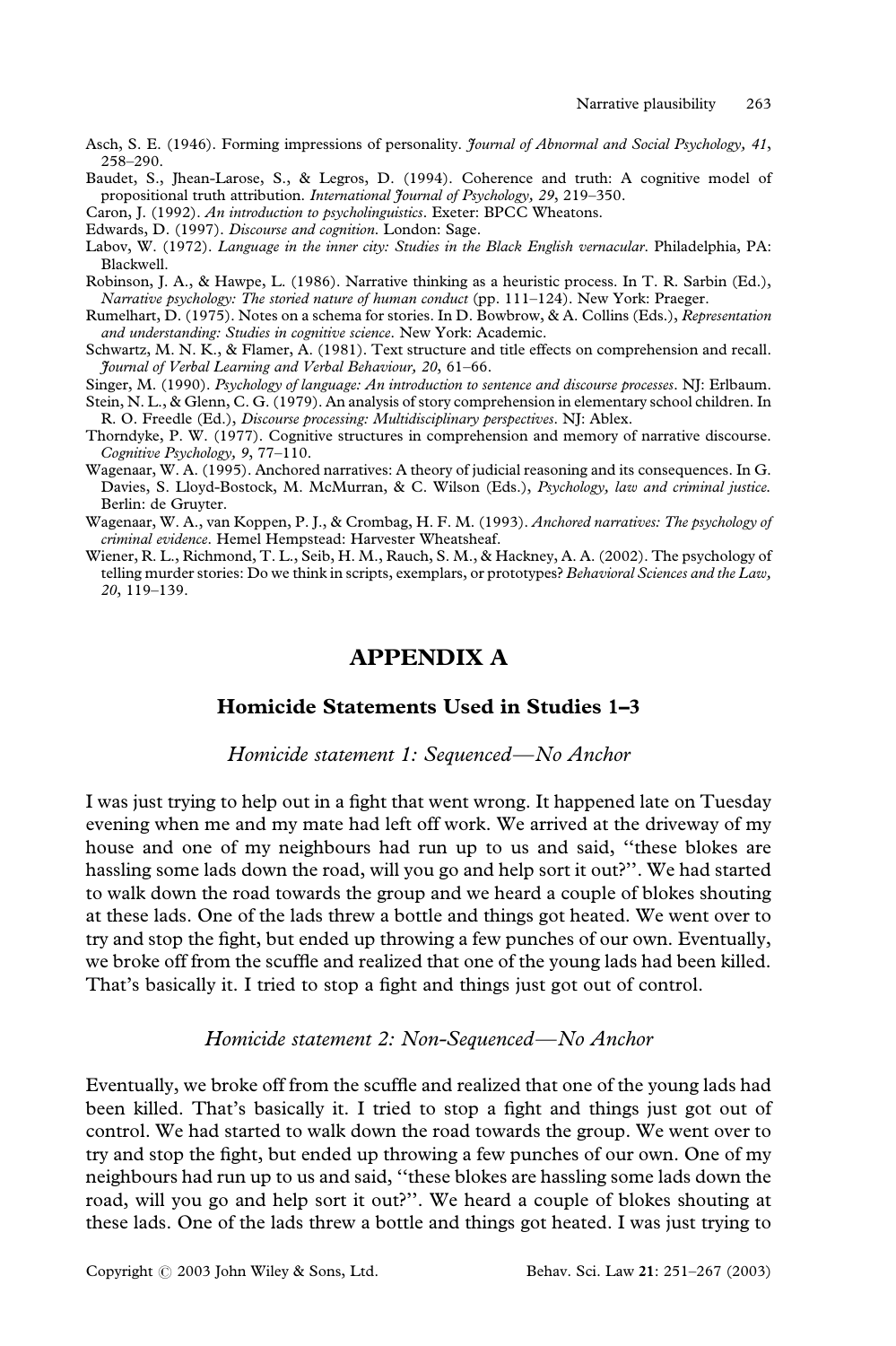help out in a fight that went wrong. It happened late on Tuesday evening when me and my mate had left off work and we had arrived at the driveway of my house.

# *Homicide statement 3: Sequenced—Anchor*

I was just trying to help out in a fight that went wrong. It happened late on Tuesday evening when me and my mate were coming from the pub. We had arrived at the driveway of my house and one of my neighbours had run up to us and said, ''these blokes are hassling some lads down the road, will you go and help sort it out''. We had started to walk down the road towards the group and we heard a couple of blokes shouting at these lads. One of the lads threw a bottle and things got heated. We went over to try and stop the fight, but ended up throwing a few punches of our own. Eventually, we broke off from the scuffle and realized that one of the young lads had been killed. That's basically it. I tried to stop a fight and things just got out of control.

# *Homicide statement 4: Non-Sequenced—Anchor*

Eventually, we broke off from the scuffle and realized that one of the young lads had been killed. That's basically it. I tried to stop a fight and things just got out of control. We had started to walk down the road towards the group. We went over to try and stop the fight, but ended up throwing a few punches of our own. One of my neighbours had run up to us and said, ''these blokes are hassling some lads down the road, will you go and help sort it out?''. We heard a couple of blokes shouting at these lads. One of the lads threw a bottle and things got heated. I was just trying to help out in a fight that went wrong. It happened late on Tuesday evening when me and my mate were coming from the pub and we had arrived at the driveway of my house.

# *Burglary Statements Used in All Studies*

# *Burglary statement 1: Sequenced—No Anchor*

The burglary was all my mate's idea. It was nothing to do with me. I've never been in trouble before. It was Saturday afternoon and we had decided to go to the park to meet some friends and play football. It was on the way to the park that we saw the house. It looked like someone rich lived there. It was my mate who suggested we sneak inside and take a look around. I didn't want to, so I started to walk up the road to the park. He disappeared, then I heard the sound of breaking glass and an alarm went off. My mate came running out from behind the house holding a portable television. I begged him to take the television back, but he told me to leg it towards the park. That's how it happened. My mate was the only one who went inside. I didn't have anything to do with it.

# *Burglary statement 2: Non-Sequenced—No Anchor*

I begged him to take the television back, but he told me to leg it towards the park. That's how it happened. My mate was the only one who went inside. I didn't have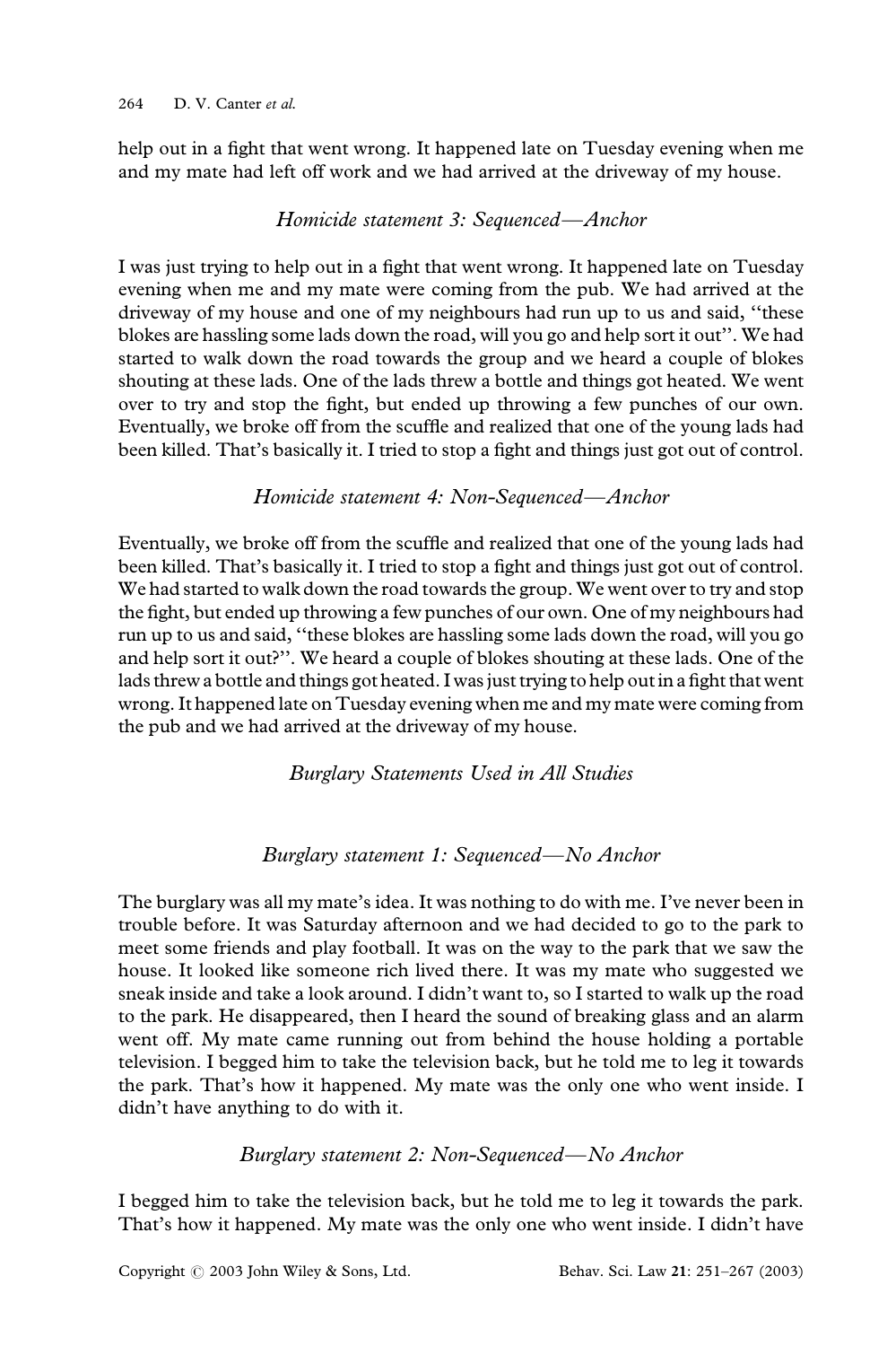anything to do with it. It was my mate who suggested we sneak inside and take a look around. I didn't want to, so I started to walk up the road to the park. My mate had come running out from behind the house holding a portable television. It was on the way to the park that we saw the house. It looked like someone rich lived there. He disappeared, then I heard the sound of breaking glass and an alarm went off. The burglary was all my mate's idea, it was nothing to do with me. I've never been in trouble before. It was Saturday afternoon and we had decided to go to the park to meet some friends and play football.

## *Burglary statement 3: Sequenced—Anchor*

The burglary was all my mate's idea, it was nothing to do with me. I've been in trouble for burglary before and I wouldn't get involved again. It was Saturday afternoon and we had decided to go to the park to meet some friends and play football. It was on the way to the park that we saw the house. It looked like someone rich lived there. It was my mate who suggested we sneak inside and take a look around. I didn't want to, so I started to walk up the road to the park. He disappeared, then I heard the sound of breaking glass and an alarm went off. My mate came running out from behind the house holding a portable television. I begged him to take the television back, but he told me to leg it towards the park. That's how it happened. My mate was the only one who went inside. I didn't have anything to do with it.

#### *Burglary statement 4: Non-Sequenced—Anchor*

I begged him to take the television back, but he told me to leg it towards the park. That's how it happened. My mate was the only one who went inside. I didn't have anything to do with it. It was my mate who suggested we sneak inside and take a look around. I didn't want to, so I started to walk up the road to the park. My mate had come running out from behind the house holding a portable television. It was on the way to the park that we saw the house. It looked like someone rich lived there. He disappeared, then I heard the sound of breaking glass and an alarm went off. The burglary was all my mate's idea, it was nothing to do with me. I've been in trouble for burglary before and I wouldn't get involved again. It was Saturday afternoon and we had decided to go to the park to meet some friends and play football.

| <b>FALSE</b> |                     |   |   |    |   |   |   | <b>TRUE</b>       |
|--------------|---------------------|---|---|----|---|---|---|-------------------|
|              |                     |   | 4 | 5  | 6 | 8 | 9 | 10                |
|              | UNCONVINCING        |   |   |    |   |   |   | <b>CONVINCING</b> |
|              |                     | 3 | 4 | 5. | 6 | 8 | 9 | 10                |
|              | <b>ILLOGICAL</b>    |   |   |    |   |   |   | <b>LOGICAL</b>    |
|              | っ                   | 3 | 4 | 5. | 6 | 8 | 9 | 10                |
|              | <b>INCOHERENT</b>   |   |   |    |   |   |   | <b>COHERENT</b>   |
|              | ◠                   |   | 4 | 5  | 6 | 8 | 9 | 10                |
|              | <b>INCONSISTENT</b> |   |   |    |   |   |   | <b>CONSISTENT</b> |
|              | ◠                   |   |   | 5  | 6 | 8 | a | 10                |
|              |                     |   |   |    |   |   |   |                   |

# APPENDIX B: PLAUSIBILITY SCALE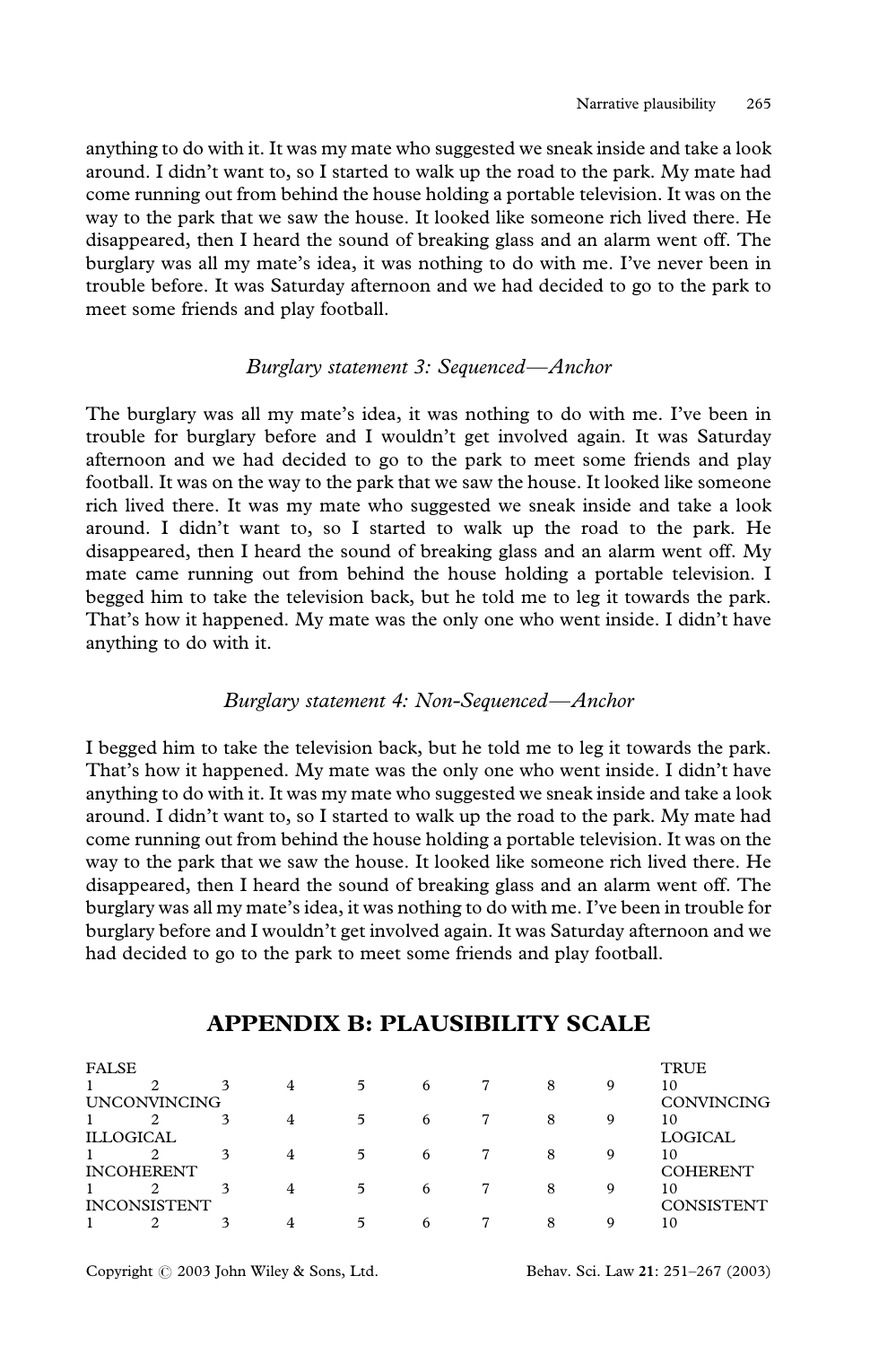| <b>IMPLAUSIBLE</b>     |   |   |   |   |   |   | PLAUSIBLE             |
|------------------------|---|---|---|---|---|---|-----------------------|
| <b>UNRELIABLE</b>      | 3 | 4 | 5 | 6 | 8 | 9 | 10<br><b>RELIABLE</b> |
| 2.<br><b>DECEITFUL</b> | 3 | 4 | 5 | 6 | 8 | 9 | 10<br><b>HONEST</b>   |
| <b>UNSOUND</b>         | 3 | 4 | 5 | 6 | 8 | 9 | 10<br>SOUND           |
| <b>NOT CREDIBLE</b>    | 3 | 4 | 5 | 6 | 8 | 9 | 10<br><b>CREDIBLE</b> |
|                        | 3 | 4 | 5 | 6 | 8 | Q | 10                    |

# APPENDIX C

# Homicide Statements Used in Study 4

## *Statement 1: Sequenced—No Anchor*

I was just trying to defend myself. It happened on Saturday night when me and two mates were walking through the park. There was a group of lads behind us, and they began hassling us, you know, shouting and swearing and calling us names. We walked faster, but they started running after us. They caught up with us and started pushing us around a bit. So we tried to tell them to get lost, and that we weren't interested in fighting with them. Eventually we had to throw a few punches, just to try and get away, but things got a bit nasty. When I broke off from the fight I saw one of the other lads lying on the ground. He looked pretty badly hurt and I realized that he was dead. That's basically it. We didn't want any trouble but things just got out of hand.

*Statement 2: Non-Sequenced—No Anchor*

There was a group of lads behind us, and they began hassling us, you know, shouting and swearing and calling us names. They caught up with us and started pushing us around a bit. We walked faster, but they started running after us. So we tried to tell them to get lost, and that we weren't interested in fighting with them. That's basically it. We didn't want any trouble but things just got out of hand. Eventually we had to throw a few punches, just to try and get away, but things got a bit nasty. When I broke off from the fight I saw one of the other lads lying on the ground. He looked pretty badly hurt and I realized that he was dead. I was just trying to defend myself. It happened on Saturday night when me and two mates were walking through the park.

# *Statement 3: Sequenced—Anchor*

I was just trying to defend myself. It happened on Saturday night when me and two mates were walking through the park. There was a group of lads behind us, and they began hassling us, you know, shouting and swearing and calling us names. We walked faster, but they started running after us. They caught up with us and started pushing us around a bit. So we tried to tell them to get lost, and that we weren't interested in fighting with them. I know the trouble you can get into from fights I've